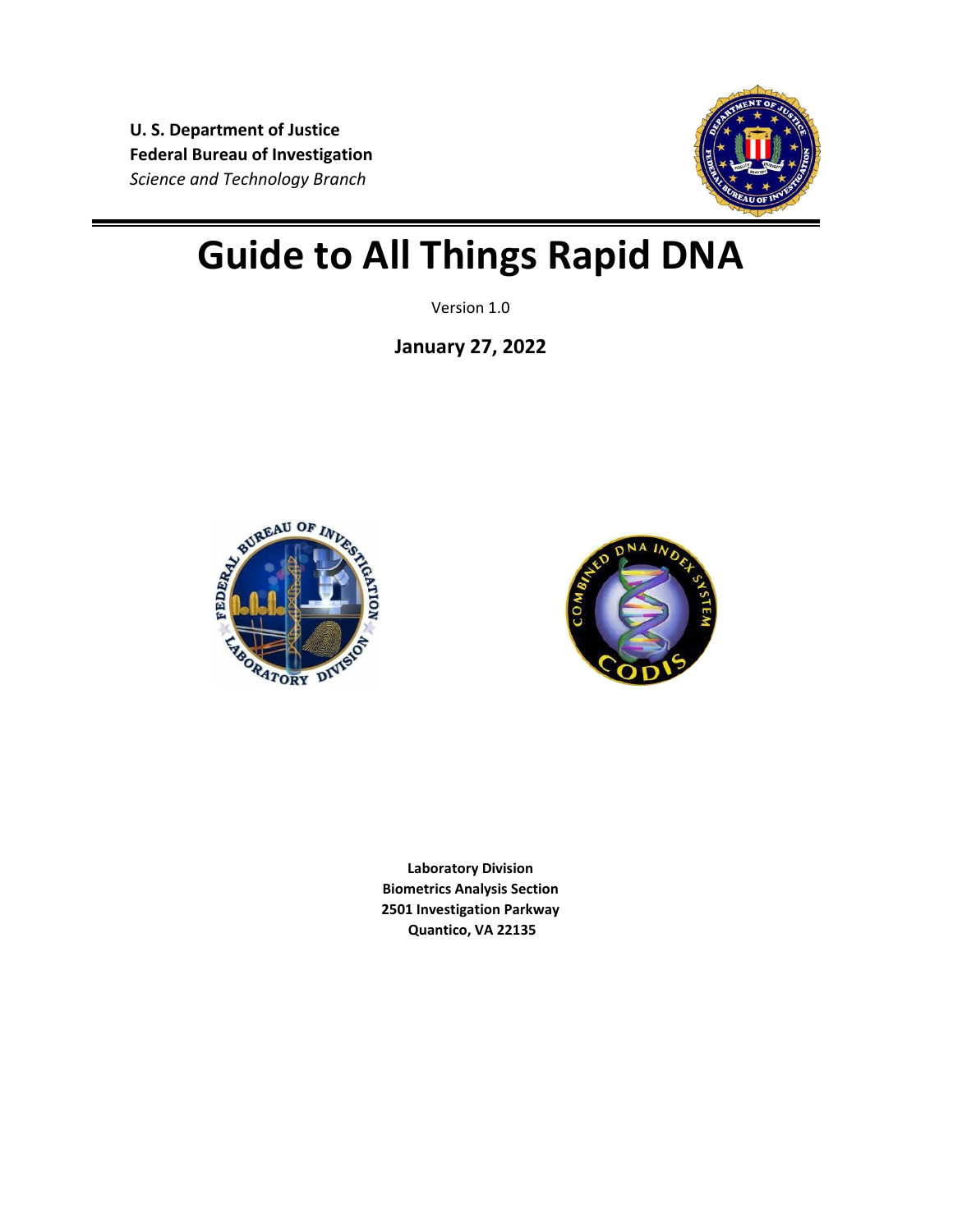### **Contents**

| 1. |      |                                                                                     |  |  |  |
|----|------|-------------------------------------------------------------------------------------|--|--|--|
| 2. |      |                                                                                     |  |  |  |
|    | 2.1. |                                                                                     |  |  |  |
|    | 2.2. |                                                                                     |  |  |  |
|    | 2.3. |                                                                                     |  |  |  |
| 3. |      |                                                                                     |  |  |  |
|    | 3.1. |                                                                                     |  |  |  |
|    | 3.2. | Future Vision of Rapid DNA Integration for Crime Scene Sample Analysis and CODIS  8 |  |  |  |
| 4. |      |                                                                                     |  |  |  |
| 5. |      |                                                                                     |  |  |  |
|    | 5.1. |                                                                                     |  |  |  |
|    |      |                                                                                     |  |  |  |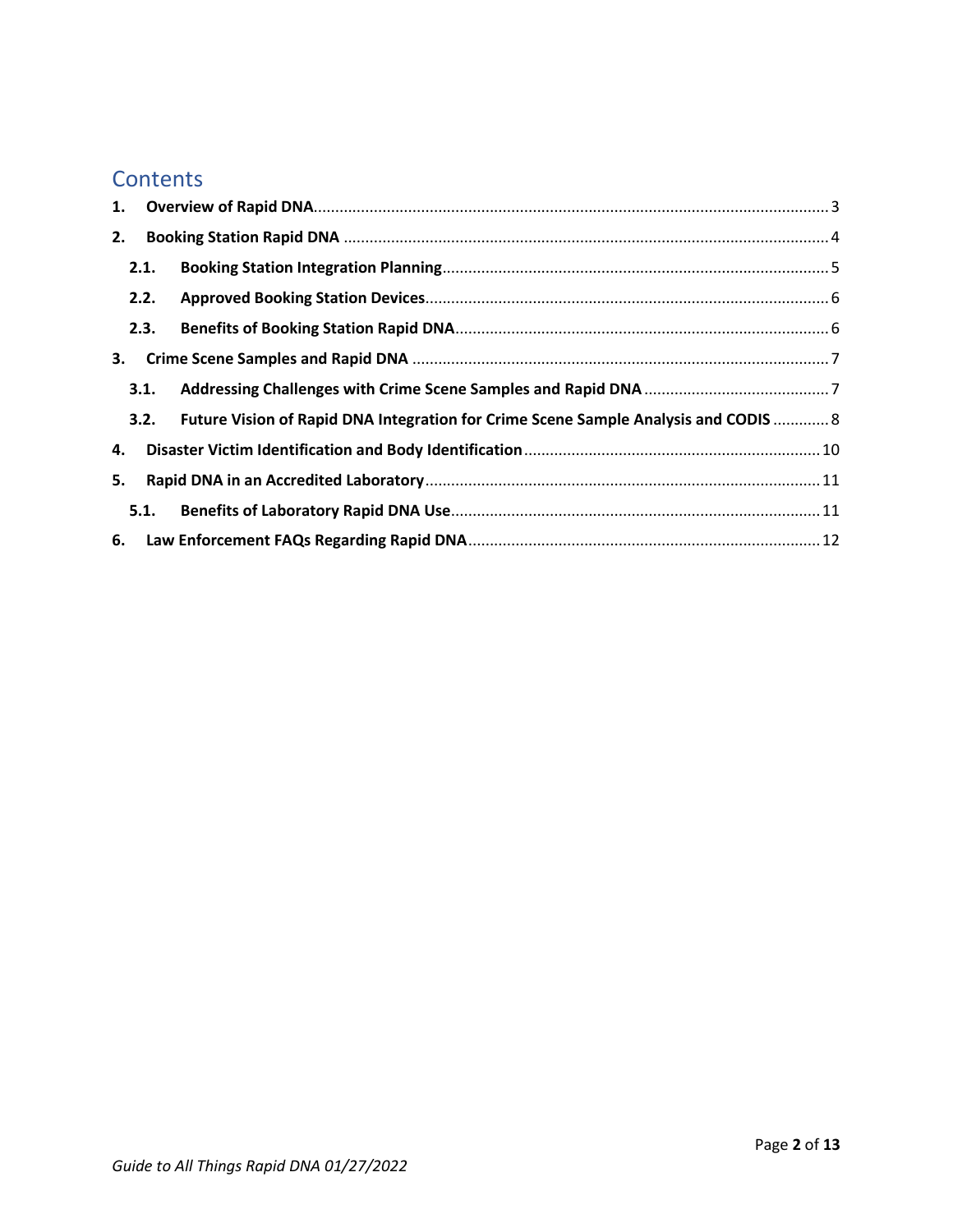## <span id="page-2-0"></span>**1. Overview of Rapid DNA**

This document explores multiple aspects of Rapid DNA, discusses how the FBI is moving forward with the implementation of Rapid DNA for CODIS, and provides resources for agencies with Rapid DNA implementation questions.

Rapid DNA, or Rapid DNA analysis, is a term used to describe the fully automated process of developing a DNA profile from a reference sample mouth swab in 1-2 hours without the need for a DNA laboratory and without any human interpretation. The overall goal of the Rapid DNA initiative is to immediately enroll qualifying arrestees in CODIS so that every arrestee is searched against all unsolved crimes in CODIS within 24 hours. The FBI also has established the DNA Index of Special Concern (DISC) containing complete crime scene profiles from unsolved homicide, sexual assault, kidnapping and terrorism cases. Using Rapid DNA, DISC profiles can be searched in near real time during the booking process. A match to a DISC profile will result in an immediate notification to the booking agency, arresting agency and investigating agency via the Wants and Warrants network, NLETS. This technology has the potential to dramatically impact law enforcement's ability to generate investigative leads while an arrestee is still in custody, possibly preventing additional crimes and making communities safer.

Rapid DNA is **not** currently approved for use on crime scene samples for enrollment and/or search in CODIS. There are many challenges that must be overcome before Rapid DNA devices can be reliably used for crime scene sample analysis for CODIS entry and search. The FBI continues to assess how these challenges can be addressed to include monitoring enhancements to Rapid DNA technology; working with other Federal, State and Local law enforcement partners; and interfacing with the Rapid DNA industry to help advance this technology. It is important to note Rapid DNA requires more sample than conventional laboratory processing.

|                                                                                                          | <b>Booking</b><br><b>Station</b> | <b>Accredited</b><br>Laboratory | <b>Law Enforcement</b><br>Agency |
|----------------------------------------------------------------------------------------------------------|----------------------------------|---------------------------------|----------------------------------|
| Approved Rapid DNA devices for casework<br>reference sample mouth swabs                                  | <b>NO</b>                        | <b>YES</b>                      | <b>NO</b>                        |
| Approved for qualifying arrestee mouth swabs<br>for CODIS                                                | <b>YES</b>                       | <b>YES</b>                      | <b>NO</b>                        |
| National Standards and Procedures for<br>processing qualifying reference sample mouth<br>swabs for CODIS | <b>YES</b>                       | <b>YES</b>                      | <b>NO</b>                        |
| Best practice guidance for non-CODIS use of<br>Rapid DNA                                                 | <b>NO</b>                        | <b>YES</b>                      | <b>YES</b>                       |
| Approved to process crime scene samples for<br><b>CODIS</b>                                              | <b>NO</b>                        | <b>NO</b>                       | <b>NO</b>                        |

# **Rapid DNA at a Glance**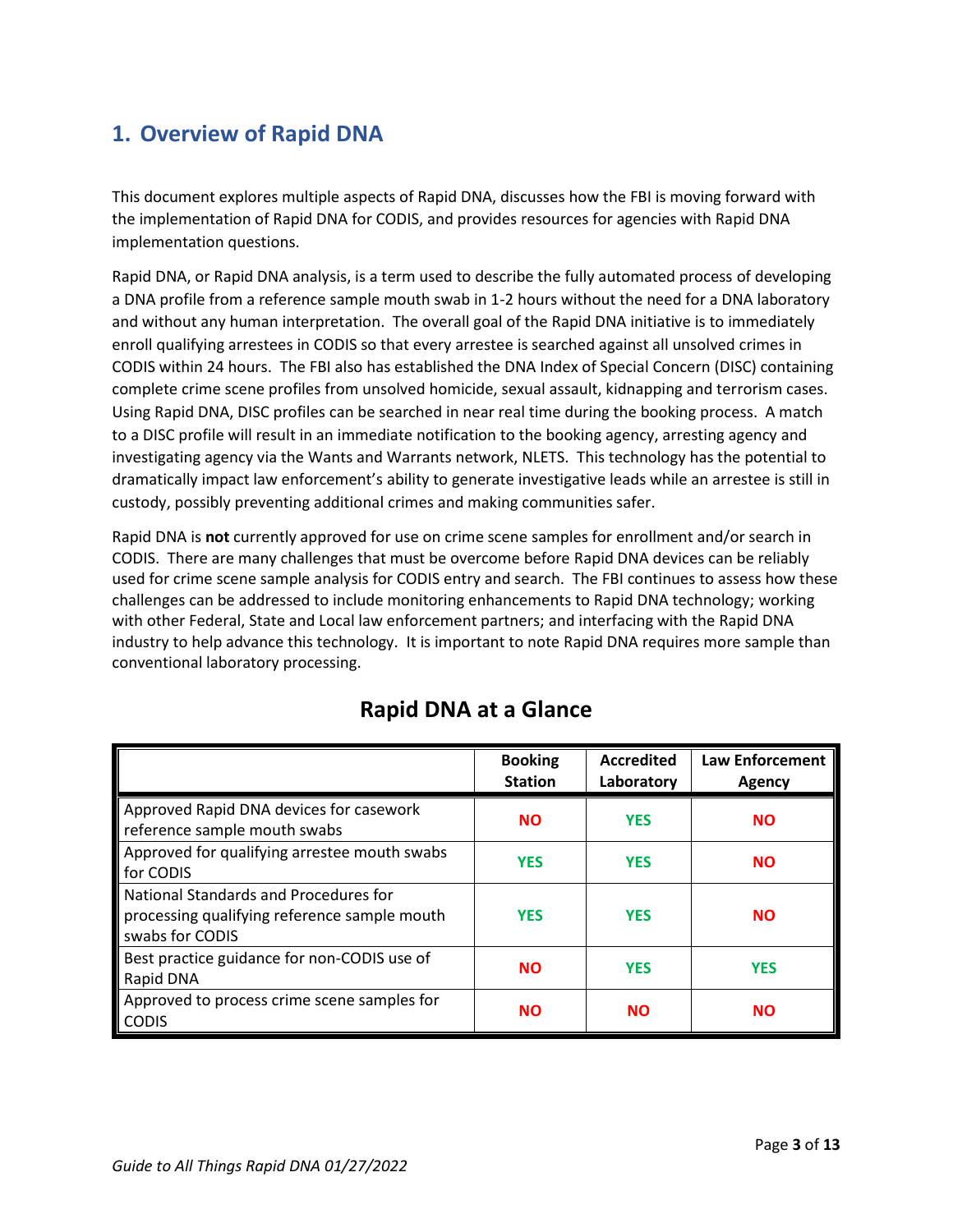# <span id="page-3-0"></span>**2. Booking Station Rapid DNA**



*Figure 1: This graphic represents the high-level concept of operation for Rapid DNA in the Booking Station. A qualifying arrestee's mouth swab is taken at arrest and placed into a Rapid DNA device. Following analysis, the arrestee's DNA profile is immediately enrolled into CODIS and searched against a special watchlisted set of DNA profiles from high interest unsolved crimes. A match will result in an immediate notification to the booking agency, arresting agency and investigating agency via the Wants and Warrants network, NLETS.*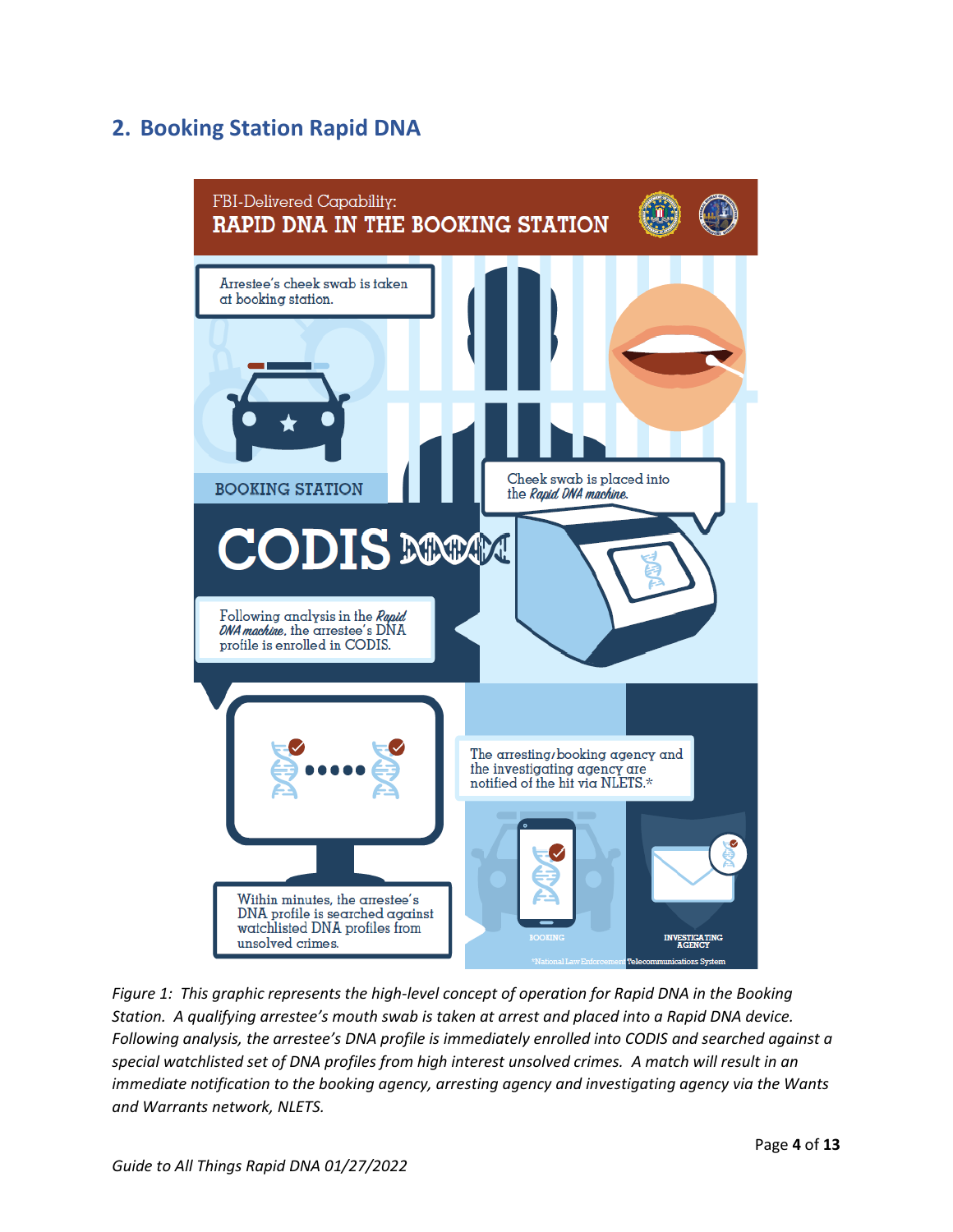The Rapid DNA Act of 2017 [\(Public Law 115-50\)](https://www.congress.gov/115/plaws/publ50/PLAW-115publ50.pdf) became Federal law on August 18, 2017. The Act authorizes the FBI Director to "issue standards and procedures for the use of Rapid DNA instruments and resulting DNA analyses." The FBI Laboratory Division worked with the FBI Criminal Justice Information Services (CJIS) Division and the CJIS Advisory Policy Board (CJIS APB) Rapid DNA Task Force to plan for the effective integration of Rapid DNA into the booking station process. The FBI also worked with their DNA advisory body, the Scientific Working Group for DNA Analysis Methods (SWGDAM) and other stakeholders to develop *[Standards for the Operation of Rapid DNA Booking Systems by Law](https://www.fbi.gov/file-repository/standards-for-operation-of-rapid-dna-booking-systems-by-law-enforcement-booking-agencies-eff-090120.pdf/view)  [Enforcement Booking Agencies](https://www.fbi.gov/file-repository/standards-for-operation-of-rapid-dna-booking-systems-by-law-enforcement-booking-agencies-eff-090120.pdf/view)*, the corresponding *[Audit Document](https://www.fbi.gov/file-repository/rapid-dna-audit-document-090120.pdf/view)* for these standards, and the *[National Rapid DNA Booking Operational Procedures Manual](https://www.fbi.gov/file-repository/national-rapid-dna-booking-operational-procedures-manual-eff-090120.pdf/view)* for the FBI approval and operation of the Rapid DNA devices in booking agencies for immediate CODIS enrollment.

The FBI recognizes that National DNA Index System (NDIS) approval of Rapid DNA Booking Devices and the training of law enforcement personnel in use of the approved devices are integral to ensuring that Rapid DNA is used in a manner that maintains the quality, integrity and public trust of our National DNA Database to combat crime.

### <span id="page-4-0"></span>**2.1.Booking Station Integration Planning**

The State CODIS Agency is the primary agency for the implementation of Rapid DNA in the booking environment for a state. It is critical for booking agencies to work with their State CODIS Agency to ensure all requirements are met when implementing Rapid DNA in the booking environment. A great initial resource for states considering the implementation of Rapid DNA in the booking station can be found [here.](https://www.fbi.gov/file-repository/rapid-dna-considerations-for-states-111821.pdf/view) Information Technology (IT) enhancements, including automated fingerprint capture (Live Scan) and criminal history information integration, are required for booking station submission of arrestee DNA profiles to CODIS.

Below is an abbreviated list of requirements for federal, state, and local booking agencies to utilize Rapid DNA (for a complete list see *[National Rapid DNA Booking Operational Procedures Manual\)](https://www.fbi.gov/file-repository/national-rapid-dna-booking-operational-procedures-manual-eff-090120.pdf/view)*:

- The state must have implemented an arrestee DNA sample collection law that authorizes DNA sample collection at the time of arrest where there are no additional requirements (i.e., determination of probable cause) for the analysis of the arrestee DNA sample. Federal booking agencies already meet this prerequisite.
- The state/booking agency must integrate Electronic Fingerprint (Live Scan) capture during the booking process for obtaining State Identification Numbers (SID) (UCN for federal booking agencies) from the State Identification Bureau (FBI for federal) in near real time.
- The booking agency must have network connectivity with the State Identification Bureau (SIB)/CJIS Systems Agency (CSA).
- The booking agency and/or state must integrate Rapid DNA within their automated fingerprint process in a way that ensures only qualifying arrestees are processed.

Links to important documents for the implementation of Rapid DNA at the booking station:

- *[Considerations for States Implementing Booking Station Rapid DNA](https://www.fbi.gov/file-repository/rapid-dna-considerations-for-states-111821.pdf/view)*
- *[National Rapid DNA Booking Operational Procedures Manual](https://www.fbi.gov/file-repository/national-rapid-dna-booking-operational-procedures-manual-eff-090120.pdf/view)*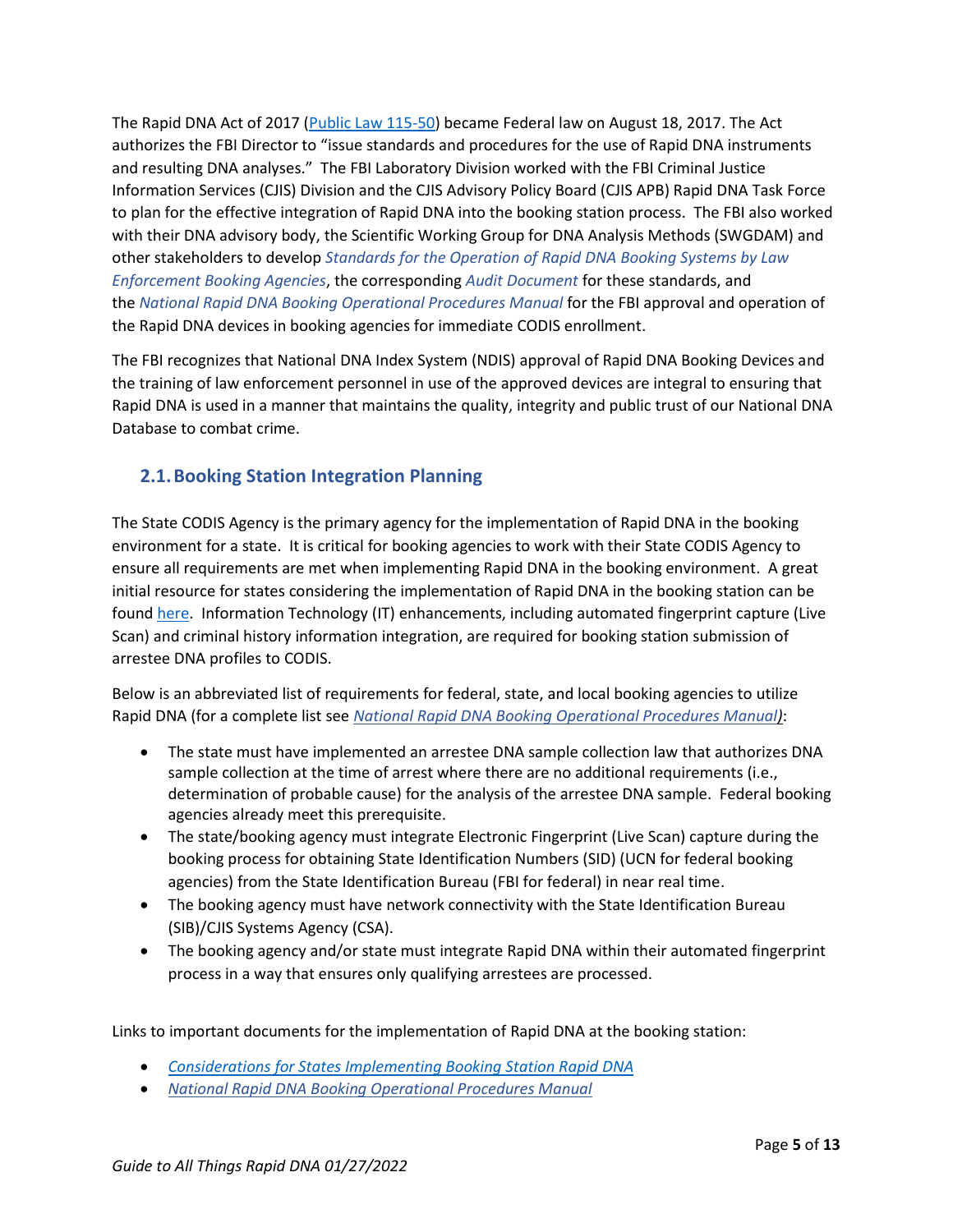- *[Standards for the Operation of Rapid DNA Booking Systems by Law Enforcement Booking](https://www.fbi.gov/file-repository/standards-for-operation-of-rapid-dna-booking-systems-by-law-enforcement-booking-agencies-eff-090120.pdf/view)  [Agencies](https://www.fbi.gov/file-repository/standards-for-operation-of-rapid-dna-booking-systems-by-law-enforcement-booking-agencies-eff-090120.pdf/view)*
- *[CODIS Arrestee Enrollment Format](https://www.fbi.gov/file-repository/codis-arrestee-enrollment-format-interface-specification-r24-170925-508.pdf/view)*
- *[CODIS Rapid Import Format](https://www.fbi.gov/file-repository/codis-rapid-import-cmf-interface-specification.pdf/view)*
- *[Original Rapid DNA Booking Station Requirements](https://www.fbi.gov/file-repository/rdna-requirements-9-20-17-final.pdf/view)*

#### <span id="page-5-0"></span>**2.2.Approved Booking Station Devices**

Rapid DNA Booking Device(s) approved for use at NDIS by a law enforcement booking station:

- **ANDE 6C Series G** (effective February 1, 2021)
- **RapidHIT™ ID DNA Booking System v1.0** (effective July 1, 2021)

*For the most up-to-date list of approved devices, please see the FBI's main Rapid DNA website [here.](https://www.fbi.gov/services/laboratory/biometric-analysis/codis/rapid-dna)*

*It is important to note that NDIS approval of a Rapid DNA Booking Device does not include approvals demonstrating compliance with the CJIS Security Policy required by state and local IT networks. Such approvals shall be obtained before implementation of an NDIS approved Rapid DNA Booking Device in a law enforcement booking agency.* 

#### <span id="page-5-1"></span>**2.3.Benefits of Booking Station Rapid DNA**

Integration of Rapid DNA at the booking station for qualifying arrestees has many benefits. These benefits include, but are not limited to:

- Improved sample collection compliance of qualifying arrestees
	- o Prevents missed collections
	- o Prevents duplicate collections of samples already in CODIS
	- o Prevents collection of non-qualifying arrestees
- DNA results are loaded into CODIS while the arrestee is in custody
	- $\circ$  Immediate searching of the arrestee against high-interest unsolved crimes (DISC)
	- o Searching of all crimes in CODIS within 24 hours
	- o Generates immediate investigative leads
	- $\circ$  Eliminates arrestee confirmation process since identity is confirmed prior to enrollment in CODIS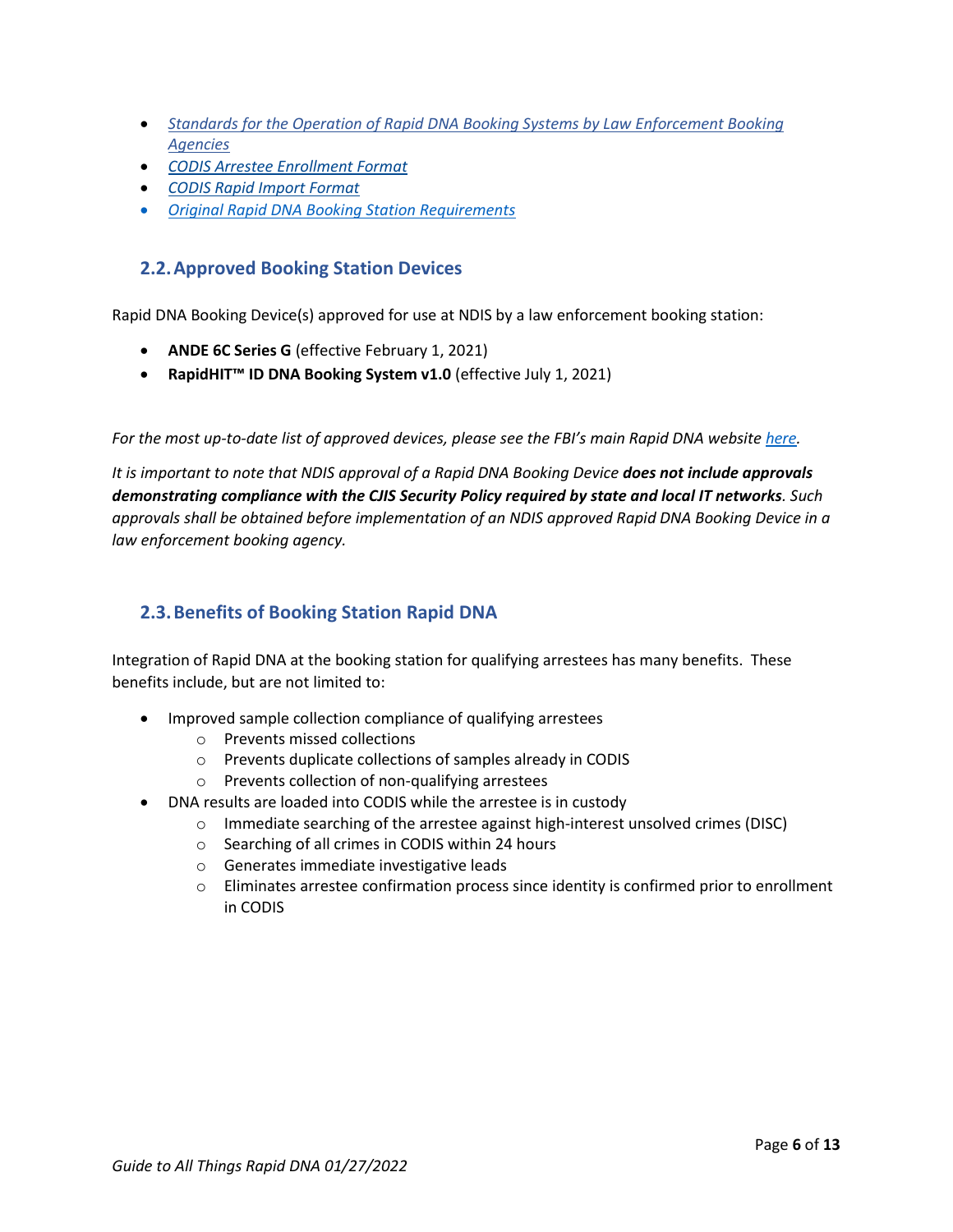## <span id="page-6-0"></span>**3. Crime Scene Samples and Rapid DNA**

Since the enactment of the Rapid DNA Act of 2017, there has been significant interest by law enforcement to use Rapid DNA on crime scene samples. Uploading to and/or searching CODIS and NDIS is **not** currently authorized for crime scene samples processed by Rapid DNA. [Enhancements](https://pubmed.ncbi.nlm.nih.gov/32674032/) to the Rapid DNA technology are needed to bring the technology into compliance with the FBI Quality [Assurance Standards \(QAS\) for Forensic DNA Testing.](https://www.fbi.gov/file-repository/quality-assurance-standards-for-forensic-dna-testing-laboratories.pdf/view)

Mouth swabs are ideal for Rapid DNA devices, as they contain large amounts of fresh DNA from one individual. However, crime scene samples can vary widely due to factors such as age, exposure to the elements, or characteristics related to the amount and quality of DNA. Of critical concern, crime scene samples often contain mixtures of DNA from more than one individual which require interpretation by a trained scientist. For these reasons, all crime scene samples must be processed by an accredited forensic DNA Laboratory that follows the FBI Quality Assurance Standards for Forensic DNA Testing Laboratories to be eligible for the CODIS system.

### <span id="page-6-1"></span>**3.1. Addressing Challenges with Crime Scene Samples and Rapid DNA**

The FBI is committed to addressing the challenges with crime scene samples to ensure reliable use of Rapid DNA for crime scene CODIS entry and searching in the future. The FBI continues to address these challenges by monitoring the enhancements to Rapid DNA and interfacing with the Rapid DNA industry. Among the major challenges are the development of expert systems for automated interpretation of single source crime scene samples, the ability to interpret mixtures of DNA from more than one individual, and the requirement to determine the amount of DNA present in a sample (necessary to maximize the resulting quality of the DNA profile, assess for contamination, etc.). Major milestones to date for addressing these challenges are listed below.

- **March 2018:** In coordination with the National Institute of Justice (NIJ), the FBI invited all major law enforcement organizations to a meeting in Washington, DC to discuss Rapid DNA. The meeting led to the formation of the FBI's Rapid DNA Crime Scene Task Force to investigate the potential use of Rapid DNA for the analysis of crime scene evidence. The Task Force is composed of two Task Groups: The Non-CODIS Rapid DNA Best Practices/Outreach and Courtroom Considerations Task Group (**non-CODIS Best Practices Task Group**) and The Rapid DNA Crime Scene Technology Advancement Task Group (**Advancement Task Group**).
- **July 2018:** The Scientific Working Group on DNA Analysis Methods (SWGDAM) formed the Forensic DNA Casework Expert Systems Working Group to explore the potential use of expert systems for the automated interpretation of single source crime scene samples in an accredited DNA laboratory. Lessons learned from successful implementation in the laboratory setting can be applied to single source crime scene Rapid DNA samples in the future.
- **September 2019:** The non-CODIS Best Practices Task Group published "[Non-CODIS Rapid DNA](https://www.fbi.gov/file-repository/non-codis-rapid-dna-best-practices-092419.pdf/view)  [Considerations and Best Practices for Law Enforcement Use](https://www.fbi.gov/file-repository/non-codis-rapid-dna-best-practices-092419.pdf/view)" on FBI.gov. This product of the non-CODIS Best Practices Task Group provides valuable guidance for the use of Rapid DNA for non-CODIS purposes. It is important to note that there seems to be a potential triage role for Rapid DNA. Using a Rapid DNA device to triage crime scene samples would require the collection of duplicate samples (A-Swab / B-Swab) using the bouquet method described in the [Non-CODIS Rapid DNA Considerations and Best Practices for Law Enforcement Use](https://www.fbi.gov/file-repository/non-codis-rapid-dna-best-practices-092419.pdf/view) document.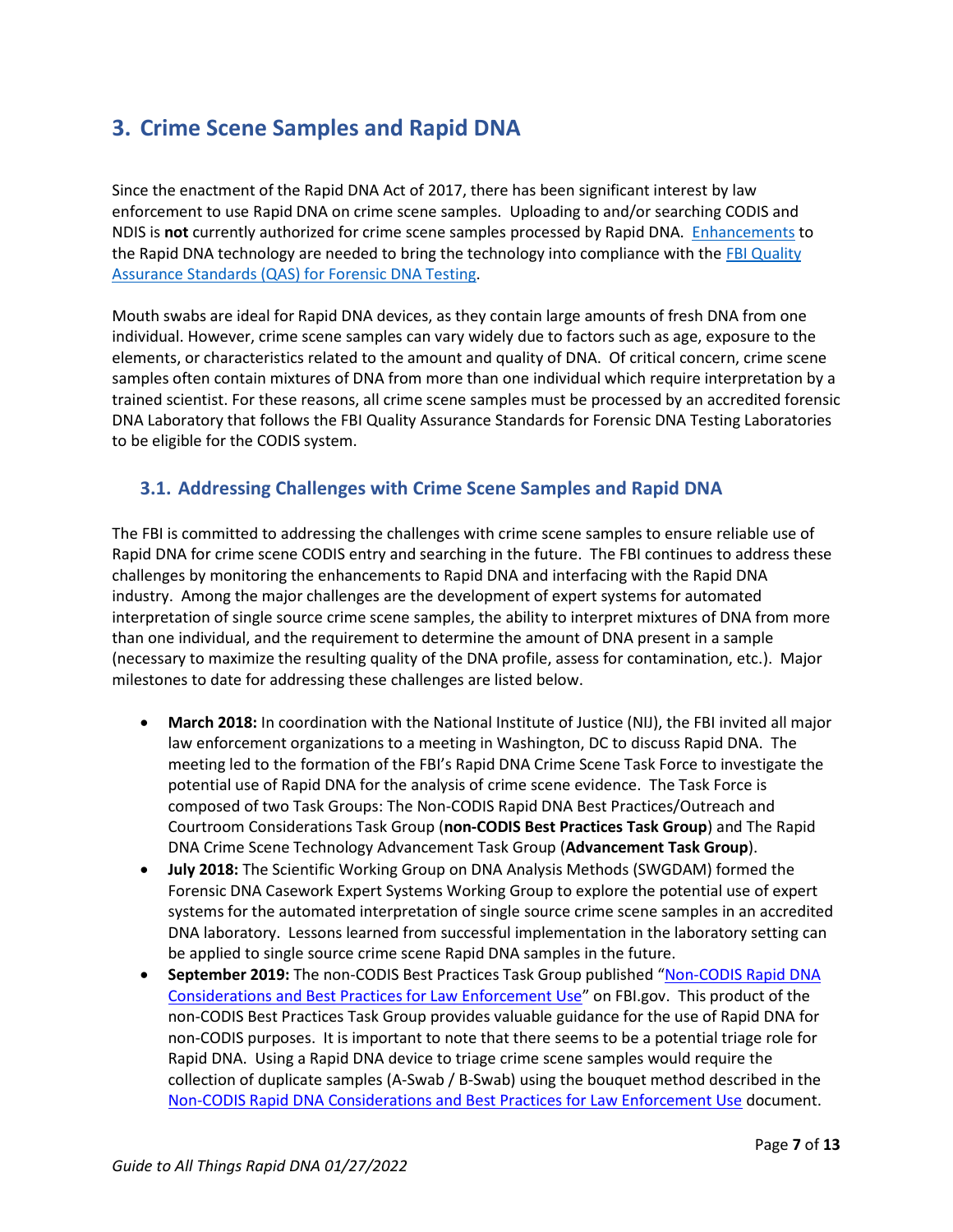One sample (A-Swab) would be collected for submission to the forensic laboratory for analysis using current DNA technology. A second sample (B-Swab) would be collected and could be analyzed immediately using the Rapid DNA device in the field for investigative or triage purposes. Only the results from the accredited forensic laboratory analysis would be used for upload and/or search in CODIS and for court testimony purposes.

- **July 2020:** The Advancement Task Group published a joint position statement with the Scientific Working Group on DNA Analysis Methods (SWGDAM) and the European Network of Forensic Science Institutes (ENFSI) titled "Rapid DNA for crime scene use: Enhancements and data needed to consider use on forensic evidence for State and National DNA Databasing – An agreed position by ENFSI, SWGDAM, and the Rapid DNA Crime Scene Technology Advancement Task Group" [\(Forensic Science International: Genetics 48 \(2020\) 102349\)](https://pubmed.ncbi.nlm.nih.gov/32674032/). The Advancement Task Group is diligently working with the Rapid DNA industry regarding these required enhancements as well as developing a multi-laboratory testing plan to evaluate the enhancements once they are available. Data and recommendations from the multi-laboratory study will be presented to SWGDAM for consideration.
- **August 2020:** The non-CODIS Best Practices Task Group publishes "[Rapid DNA Testing for non-](https://www.fbi.gov/file-repository/rapid-dna-testing-for-non-codis-uses-considerations-for-court-073120.pdf/view)CODIS uses: [Considerations](https://www.fbi.gov/file-repository/rapid-dna-testing-for-non-codis-uses-considerations-for-court-073120.pdf/view) for Court" on FBI.gov. This product of the non-CODIS Best Practices Task Group is a follow-up document to the "*Non-CODIS Rapid DNA Considerations and Best Practices for Law Enforcement Use"* and provides valuable guidance for the use of Rapid DNA for court purposes.

### <span id="page-7-0"></span>**3.2.Future Vision of Rapid DNA Integration for Crime Scene Sample Analysis and CODIS**

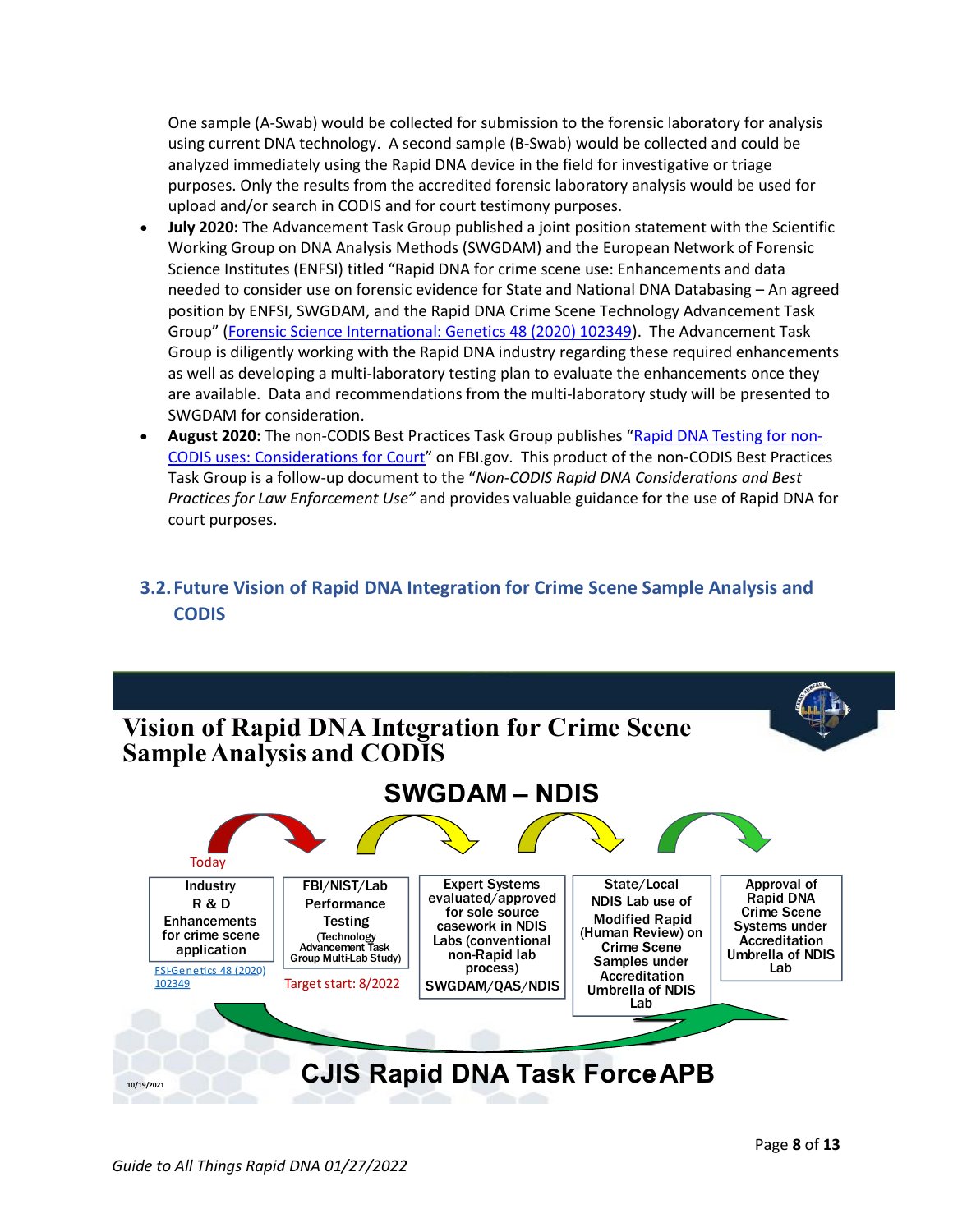*Figure 2: This graphic represents the FBI's future vision to integrate Rapid DNA for crime scene sample analysis and CODIS. With the help of our external partners on the Technology Advancement Task Group, the Scientific Working Group on DNA Analysis Methods (SWGDAM), the NDIS Operational Procedures Board and the CJIS Advisory Policy Board Rapid DNA Task Force, the FBI will monitor the maturity of the Rapid DNA technology for future crime scene sample analysis for CODIS. Industry is currently making the required enhancements to the Rapid DNA technology outlined in the July 2020 joint position statement by leading scientists in the United States and Europe [\(Forensic Science International: Genetics 48 \(2020\)](https://pubmed.ncbi.nlm.nih.gov/32674032/)  [102349\)](https://pubmed.ncbi.nlm.nih.gov/32674032/). Once enhancements are complete, the Technology Advancement Task Group will coordinate a multi-laboratory study to look at the capabilities and limitations of the improved Rapid DNA technology. The study is targeted to begin in August of 2022 but is dependent on manufacturer readiness. Data from this study must support the use of the improved Rapid DNA technology on crime scene samples for the Technology Advancement Task Group to make recommendations to SWGDAM. SWGDAM will be required to make changes to the FBI's Quality Assurance Standards to allow for the use of Rapid DNA on crime scene samples and development of crime scene Rapid DNA programs under the accreditation umbrella of the CODIS laboratory. Initially, the data developed from crime scene samples will need to be interpreted and reviewed by qualified DNA analysts in the CODIS laboratory while additional information is collected regarding the onboard expert systems and their ability to identify single source crime scene sample data.* 

As outlined in the July 2020 joint position statement by leading forensic scientists in the United States and Europe [\(Forensic Science International: Genetics 48 \(2020\) 102349\)](https://pubmed.ncbi.nlm.nih.gov/32674032/), enhancements are needed before Rapid DNA is suitable for crime scene CODIS applications. The Advancement Task group continues to monitor the maturity of Rapid DNA and is making plans to evaluate the capabilities and limitations of the technology after enhancements are made. A list of milestones needed is below:

- 1. Rapid DNA technology improvements and data are needed [\(Forensic Science International:](https://pubmed.ncbi.nlm.nih.gov/32674032/)  [Genetics 48 \(2020\) 102349\)](https://pubmed.ncbi.nlm.nih.gov/32674032/) for use on crime scene samples and CODIS.
	- a. Coordinated multi-laboratory study led by the Advancement Task Group to study the capabilities and limitations of the improved Rapid DNA devices, once improved devices are available (anticipated to begin in late 2022).
	- b. Data must support use of the improved Rapid DNA technology on crime scene samples for the Advancement Task Group to make recommendations to SWGDAM regarding the maturity of Rapid DNA for crime scene samples analysis and CODIS.

#### *Milestones 2, 3 and 4 are dependent on data and completion of Milestone 1*

- 2. Development of a Crime Scene Rapid DNA Program that is covered under the accreditation umbrella of a CODIS laboratory provides the quality structure needed to:
	- a. Dramatically increase the capacity of an accredited CODIS laboratory by increasing the number of trained technicians available (remote processing).
	- b. Address the need for qualified DNA analyst data review required for crime scene sample data.
	- c. Provide ability to search crime scene Rapid DNA profiles in CODIS.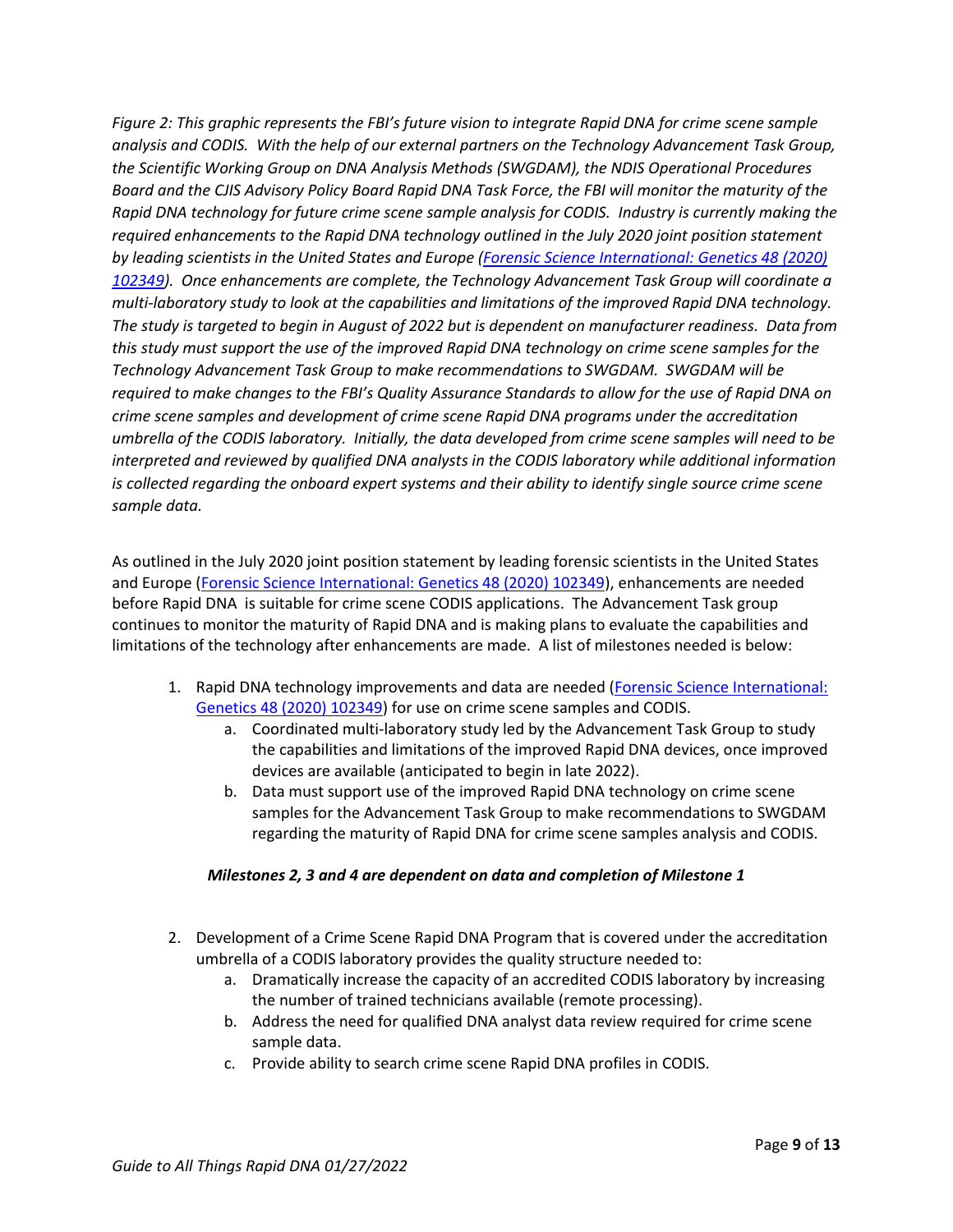- 3. Development of Rapid DNA Standards and Procedures for crime scene sample and CODIS use as outlined in the Rapid DNA Act of 2017.
- 4. Approval of Expert Systems for crime scene sample use.
	- a. The Forensic DNA Casework Expert Systems Working Group of SWGDAM is developing guidance in this area for use with single source crime scene samples in an accredited DNA laboratory.
	- b. Lessons learned from accredited laboratory use can be applied to Rapid DNA in the future for the automated interpretation of single source crime scene samples.

The FBI is dedicated to facilitating the advancement of the Rapid DNA technology in order to ensure its reliable, responsible and appropriate implementation for crime scene and CODIS use.

# <span id="page-9-0"></span>**4. Disaster Victim Identification and Body Identification**

When DNA is needed in body identification or disaster victim identification (DVI), the use of Rapid DNA can help speed the identification process. It is critical to involve laboratory personnel and the medical examiner/coroner in setting up an identification program. Identification should be a coordinated effort as expertise is needed during the identification process.

Identification requires a comparison of an unidentified human remain to some sort of reference sample. A direct reference sample is a sample that can be verified as coming directly from the missing person or deduced as coming from the missing person. Some examples of verified and deduced reference samples can be seen below:

| <b>Verified Direct Reference Sample</b><br>(preferred) | Clinical biopsy sample<br>Clinical blood sample<br>Newborn screening sample<br>Mouth swab from identification kit |  |  |
|--------------------------------------------------------|-------------------------------------------------------------------------------------------------------------------|--|--|
| <b>Deduced Direct Reference Sample</b>                 | Toothbrush<br>Razor<br>Eyeglasses<br>Jewelry                                                                      |  |  |

If a direct reference sample is not available, it is important to collect reference samples from biological relatives of the unidentified/missing person. Two or more biological relatives should be collected whenever possible as genetic comparison to biological relatives can be complex. Documentation of the exact biological relationship and consent for using a biological relative sample for comparison is necessary. Primary biological relatives are the best for comparison and are preferred. Secondary relatives should only be collected when two primary relatives are not available.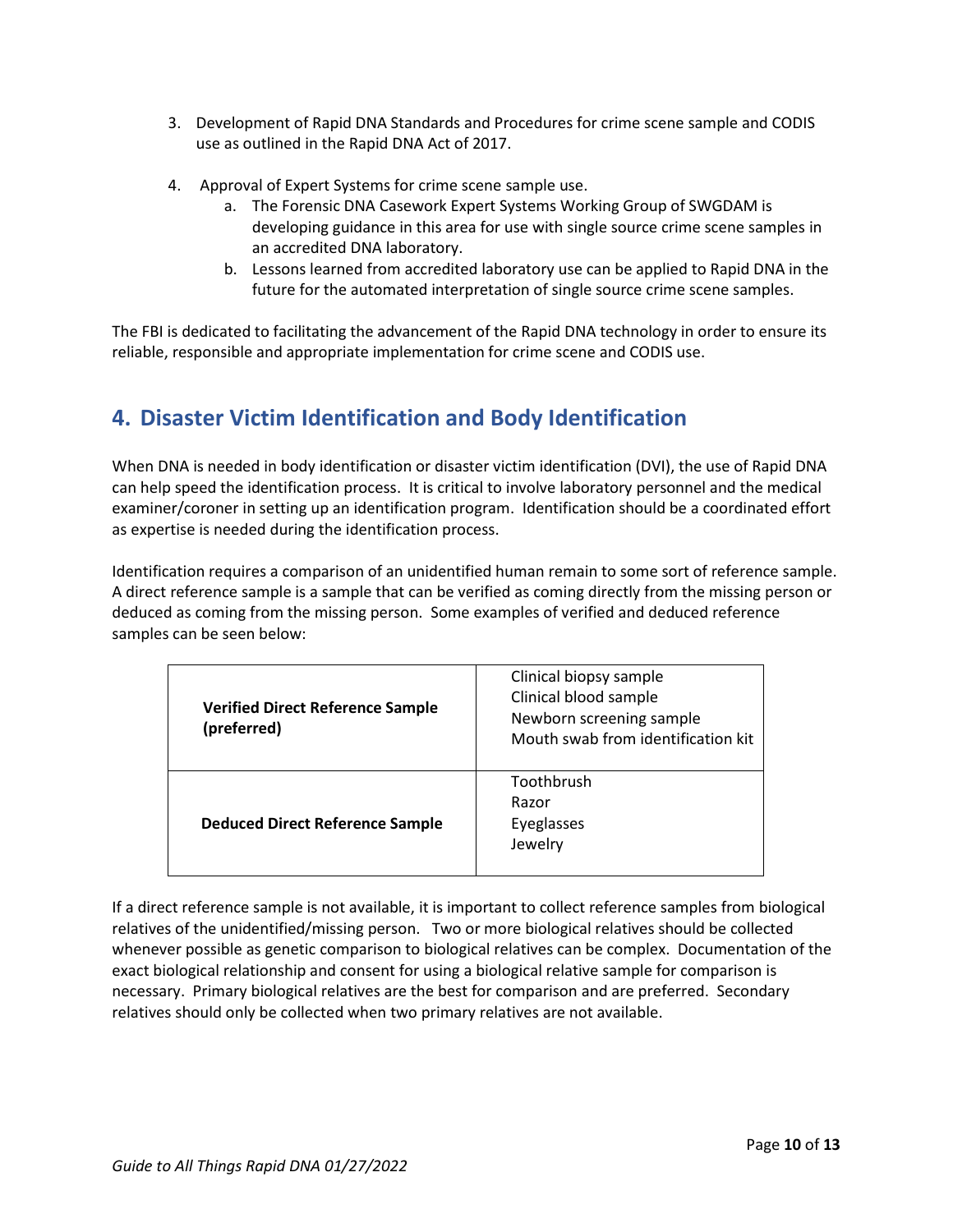| <b>Primary Biological Relatives</b><br>(preferred) | <b>Biological Parents</b><br><b>Biological Children</b><br><b>Biological Siblings</b>                  |  |  |
|----------------------------------------------------|--------------------------------------------------------------------------------------------------------|--|--|
| <b>Secondary Biological Relatives</b>              | <b>Biological Aunts</b><br><b>Biological Uncles</b><br>Half-Siblings<br><b>Biological Grandparents</b> |  |  |

It is recommended that body identification or DVI programs outside an accredited laboratory follow the [Non-CODIS Rapid DNA Considerations and Best Practices for Law Enforcement Use.](https://www.fbi.gov/file-repository/non-codis-rapid-dna-best-practices-092419.pdf/view)

It is important to note that if the unidentified human remains or the family reference sample(s) should ever be placed in the National Missing Persons Database of CODIS, the samples must be worked in an accredited laboratory following the FBI's Quality Assurance Standards. CODIS laboratories can add additional locations under their scope of accreditation to process family reference samples via Rapid DNA outside the physical laboratory. This may be possible for unidentified human remains once the requirements of section 3.2 *"Future Vision of Rapid DNA Integration for Crime Scene Sample Analysis and CODIS"* are met.

### <span id="page-10-0"></span>**5. Rapid DNA in an Accredited Laboratory**

The Forensic and Database Quality Assurance Standards for accredited DNA laboratories address the use of Rapid DNA in the laboratory setting for known, database or casework reference samples. CODIS eligible reference samples can be uploaded into CODIS as well as the national level of CODIS, NDIS. Please see the *[NDIS Operational Procedures Manual](https://www.fbi.gov/file-repository/ndis-operational-procedures-manual.pdf/view)* for more details and necessary requirements.

CODIS laboratories can add additional locations under their scope of accreditation to process casework reference samples via Rapid DNA outside the physical laboratory.

### <span id="page-10-1"></span>**5.1.Benefits of Laboratory Rapid DNA Use**

Integration of Rapid DNA for reference mouth swabs in the laboratory has many benefits. These benefits include, but are not limited to:

- $\circ$  Reference sample mouth swabs can be easily analyzed using a separate and faster workflow from evidence samples
- o Forensic DNA analysts can focus on crime scene evidence samples
- $\circ$  Suspect and elimination samples submitted after the evidence in the case doesn't disrupt the forensic DNA analyst's examination plan
- o DNA data from suspect and elimination samples are quickly available for comparison in the case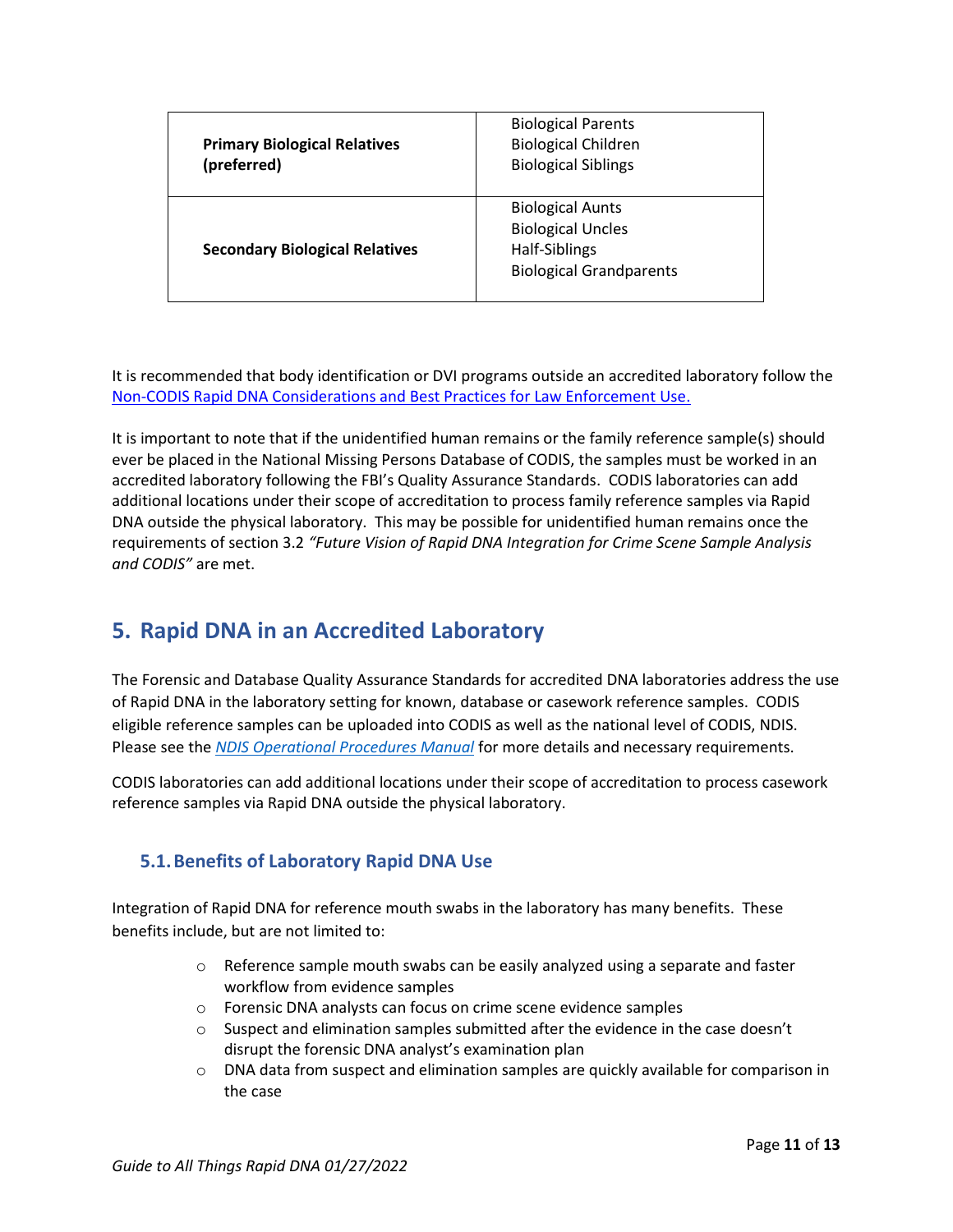## <span id="page-11-0"></span>**6. Law Enforcement FAQs Regarding Rapid DNA**

#### 1. What is Rapid DNA?

Rapid DNA, or Rapid DNA analysis, is a term used to describe the fully automated (hands free) process of developing a DNA profile from a reference sample mouth swab in 1-2 hours without the need of a DNA laboratory and without any human interpretation. Rapid DNA devices were originally designed for operation in booking stations to enroll and search an arrestee's CODIS profile during the booking process. This technology has the potential to dramatically impact law enforcement's ability to generate investigative leads while an arrestee is still in custody. Ultimately, Rapid DNA in the booking station has the potential to prevent additional crimes from being committed by that individual, resulting in safer communities.

#### 2. What is the DNA Index of Special Concern, or DISC?

The DISC is a watchlist of DNA profiles from unsolved cases (homicides, sexual assaults, kidnapping and terrorism cases) that will be searched immediately every time an arrestee sample is successfully processed in a Rapid DNA device located in a booking station. This will enable law enforcement to detain these individuals during the booking process should a match be made to an unsolved crime scene sample in the DNA watchlist. DISC profiles are searched at the state and national level.

#### *3.* What is the Rapid DNA Act of 2017 and what does it mean to law enforcement?

The Rapid DNA Act of 2017 created a bridge that will now allow qualifying DNA profiles that are developed in an approved Rapid DNA device to be enrolled into CODIS. Previously, DNA had to be developed in an accredited laboratory by a trained scientist with degree requirements. The law now allows the FBI to create a path for DNA profiles to be put into CODIS directly from these devices.

#### 4. Does a Rapid DNA device produce a full CODIS eligible DNA profile?

A Rapid DNA device can produce a full CODIS eligible DNA profile from a reference mouth swab about 85-90% of the time. If a sample does not produce a full CODIS eligible DNA profile, a second sample must be attempted or submitted to the laboratory for analysis. Please consult your laboratory to determine the best option for your situation.

- 5. How much training is required to use a Rapid DNA device? Rapid DNA devices have been designed to be operated by non-laboratory personnel, i.e., law enforcement personnel. Only minimal training is required to operate a Rapid DNA device. The training required is similar to the training needed to operate a LiveScan fingerprint device.
- 6. How many samples can be processed by a Rapid DNA device? Sample capacity varies from device to device but ranges from 1 sample per run to 5 samples per run.
- 7. Can Rapid DNA devices be used on crime scene samples for CODIS? Not at this time. Currently available Rapid DNA devices were specifically developed for reference sample mouth swabs taken from persons during the booking process. Reference sample mouth